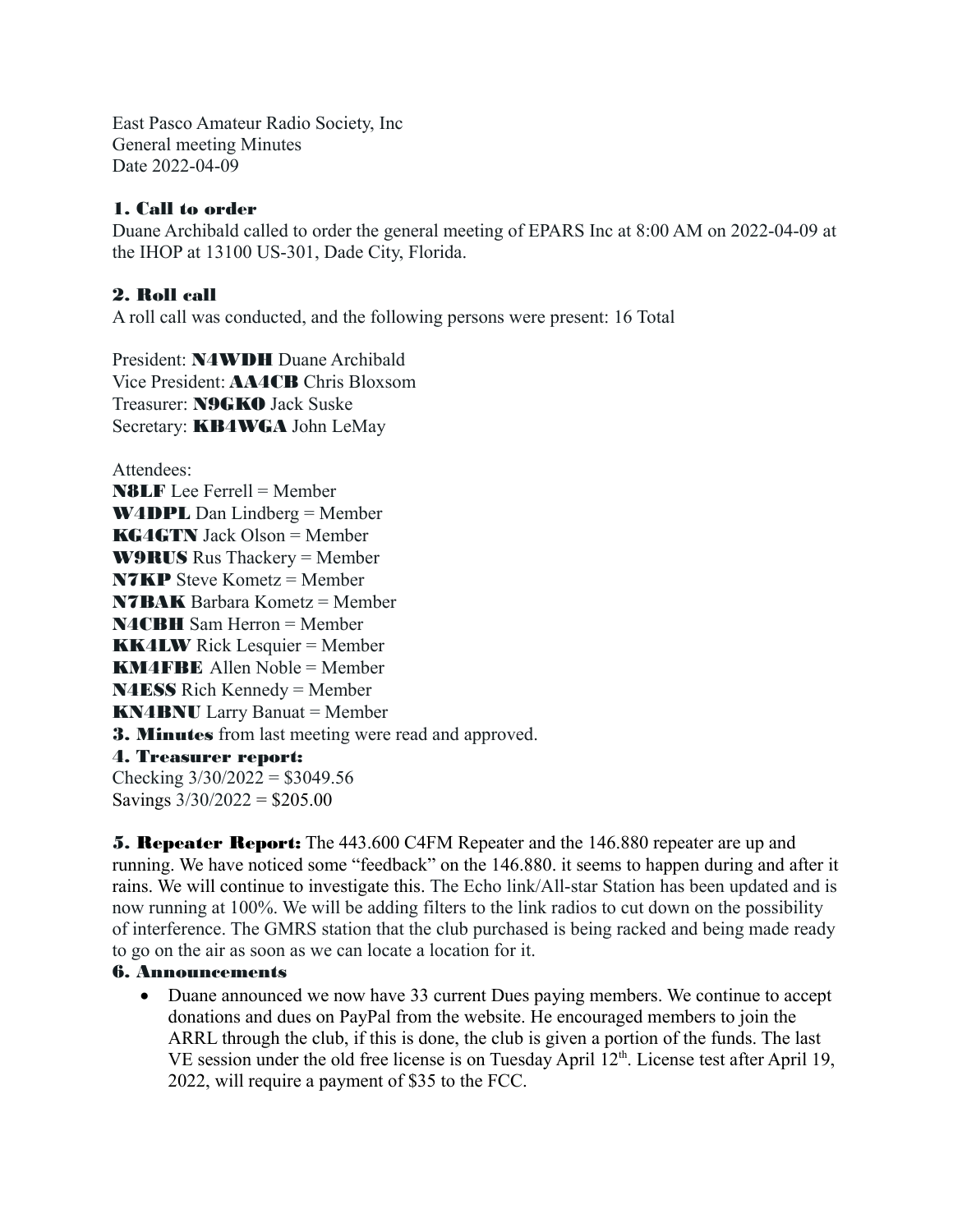- Duane announced the club nets on 2 meters and 440 and Encouraged people to tune in. Everyone is invited to participate in the Tuesday EPARS Net at 7:00 PM on 146.880 and the C4FM digital net on Thursday nights at 8:00 PM on the 443.600. If you have a wires X box, just connect to the WCF room. We have been having 7 to 10 participants each week on C4FM. It's a very informal net in a round table format.
- **EPARS 2022 Tailgate:** will be held on Saturday May  $28<sup>th</sup>$ , 2022, at 37742 Church Avenue, Dade City Fl. We need volunteers to help with the event. We need volunteers to help setup, assist with parking and tending the entrance. Talk-in will be on 146.880 repeater and 146.880 simplex w/tone 146.2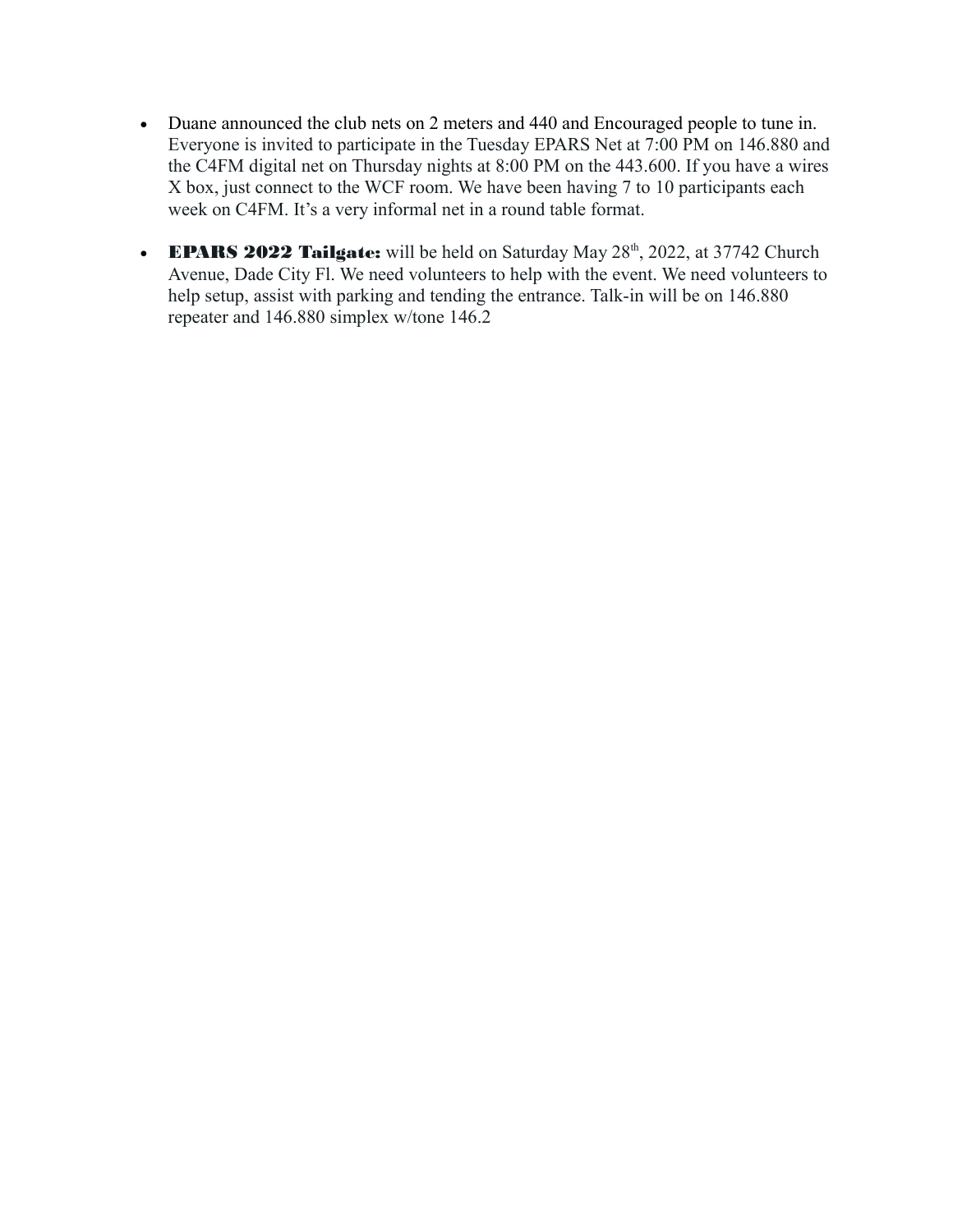

**ARRL Field Day 2022:** On the weekend of June  $25<sup>th</sup>$  and  $26<sup>th</sup>$  EPARS will be participating in the annual ARRL Field Day. Please contact AA4CB to let him know if you will be participating in the 24hour event.